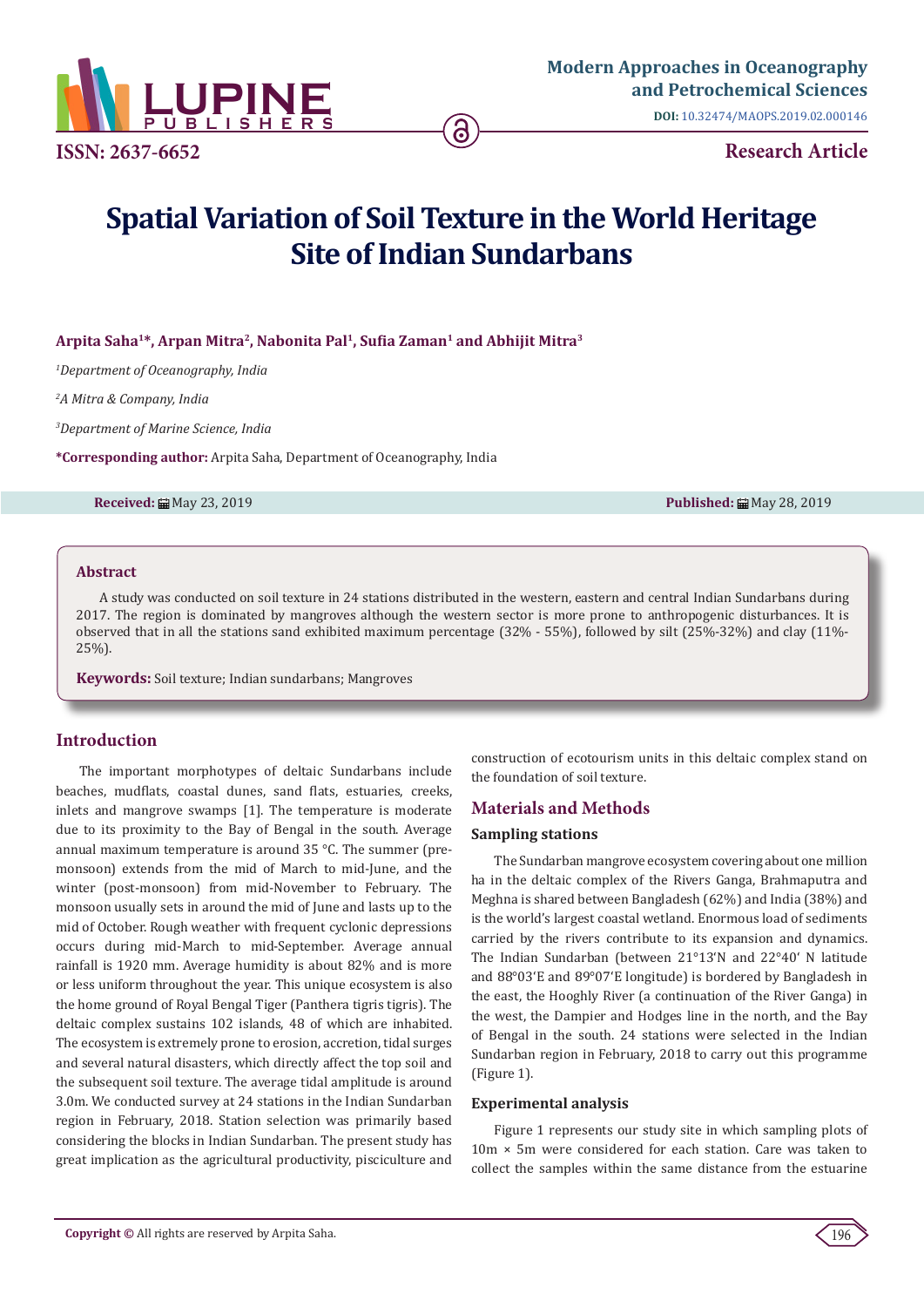edge, tidal creeks and the same micro-topography. Under such conditions, spatial variability of external parameters such as tidal amplitude and frequency of inundation inputs of material from the adjacent bay/estuary and soil granulometry and salinity are minimal [2-4]. Because of regular tidal flushing sediment input and riverine inputs of silt and clay, a significant spatial difference of soil texture is noted in Indian Sundarbans. Study of soil texture is important as the agricultural productivity in Indian Sundarbans is dependent on water holding capacity of the soil, which in turn is regulated by the texture of Sundarban soil. The vast mangrove

vegetation in Indian Sundarbans produces litter and detritus which finally get transformed into silt and clay. Sand is brought in the system through tidal actions from the Texture analysis Mechanical analysis for texture was carried out using the International Pipette method. In this method, the soil sample was treated to remove the organic matter with hydrogen peroxide. Soluble matter was removed by washing and filtering with Pasteur- Chamber land suction filters. The sample was dried and weighed, and this weight was the basis of calculation of percentages of material in each size class. The results were finally used in textural classification.



**Figure 1:** Selected stations in Indian Sundarbans with their respective coordinates.

### **Results and Discussion**

In the soil of Indian Sundarbans, the percentage of sand is higher, followed by that of silt and clay. So, the soil is mainly sandy- loam in nature. Such soils have visible particles of sand mixed into the soil. When sandy loams soils are compressed, they hold their shape but break apart easily. Such soils have low water holding capacity, high permeability and low nutrient storage capacity. The percentage of sand in the soil is maximum in the central sector followed by the western and eastern sectors (Figure 2). Soils in Indian Sundarbans are mainly loamy in nature. The soil texture varies from sandyloam to clay- loam. Study of soil texture has several implications. It helps to determine how much water will be able to pass through the soil, how much water the soil can store, and the ability of sodium to bind to the soil. In the present study it is found that the soils in the central sector of Indian Sundarbans (station 3, station 4, station 5, station 6, station 7, station 15 are station 19) are dominated by sand

(average 52.53%), which is an indication of decreased transference of silt and clay through fresh water. The siltation of Bidyadhari since the late  $15<sup>th</sup>$  century may be the best possible reason for this textural variation [1,5-10]. Silt and clay are contributed in the soil of the present study area through riverine discharges via Hooghly and Muriganga in the western sector and through several creeks connected with Harinbhanga River in the eastern most boarder of Indian Sundarbans. The present study has great significance in the agricultural sector as the present study area is a mono cropping zone due to high salinity. Under normal irrigation practices sandy soils will naturally be able to flush more water through the root zone than clay and silty types of soil. The end result is that sandy soils can withstand higher salinity irrigation because more dissolved salts can be removed from the root zone by leaching. This lead us to conclude that clay soils are at a greater risk than course textured sandy soils as considerable sodium get accumulated resulting in stunted growth of the vegetation.